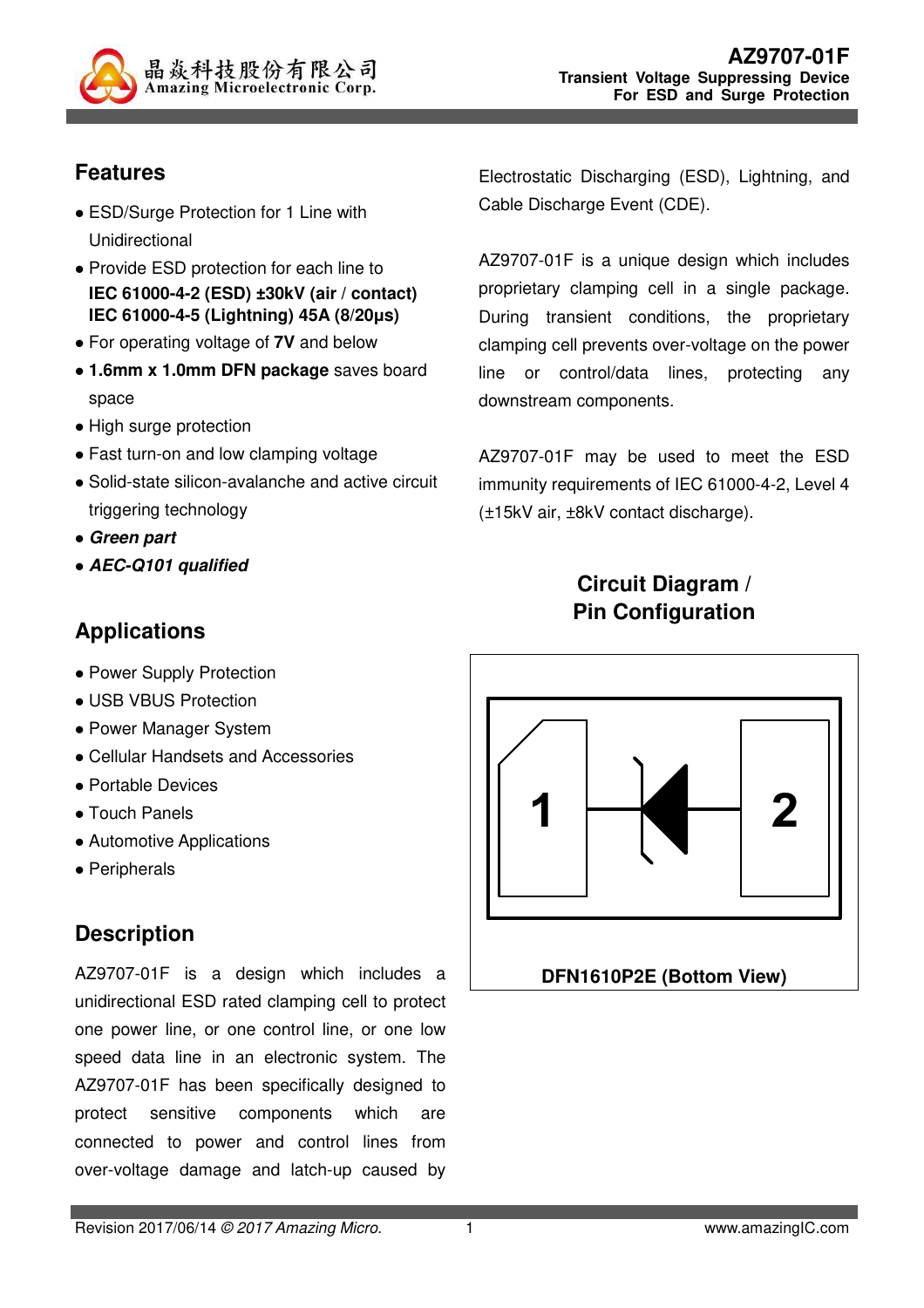

#### **SPECIFICATIONS**

| <b>ABSOLUTE MAXIMUM RATINGS</b>           |                            |                 |                      |  |
|-------------------------------------------|----------------------------|-----------------|----------------------|--|
| <b>PARAMETER</b>                          | <b>SYMBOL</b>              | <b>RATING</b>   | <b>UNITS</b>         |  |
| Peak Pulse Current (tp=8/20µs)            | Ipp                        | 45              | A                    |  |
| Operating Supply Voltage (pin-1 to pin-2) | $V_{DC}$                   | 7.7             |                      |  |
| ESD per IEC 61000-4-2 (Air)               | $V_{ESD-1}$                | ±30             | kV                   |  |
| ESD per IEC 61000-4-2 (Contact)           | $V_{ESD-2}$                | ±30             |                      |  |
| <b>Lead Soldering Temperature</b>         | $T_{\texttt{SOL}}$         | 260 (10 sec.)   | $\rm ^{o}C$          |  |
| <b>Operating Temperature</b>              | $T_{OP}$                   | $-55$ to $+125$ | $\mathrm{C}^{\circ}$ |  |
| Storage Temperature                       | ${\mathsf T}_{\text{STO}}$ | $-55$ to $+150$ | °C                   |  |

| <b>ELECTRICAL CHARACTERISTICS</b> |                      |                                                                   |             |            |            |              |
|-----------------------------------|----------------------|-------------------------------------------------------------------|-------------|------------|------------|--------------|
| <b>PARAMETER</b>                  | <b>SYMBOL</b>        | <b>CONDITIONS</b>                                                 | <b>MINI</b> | <b>TYP</b> | <b>MAX</b> | <b>UNITS</b> |
| <b>Reverse Stand-Off</b>          | $V_{RWM}$            | Pin-1 to pin-2, $T = 25$ °C.                                      |             |            | 7          | $\vee$       |
| Voltage                           |                      |                                                                   |             |            |            |              |
| Reverse Leakage                   |                      | $V_{RWM}$ = 7V, T = 25 °C, pin-1 to                               |             |            | 1          | μA           |
| Current                           | $I_{\text{Leak}}$    | pin-2.                                                            |             |            |            |              |
| Reverse Breakdown                 | $V_{BV}$             | $I_{\text{BV}} = 1 \text{mA}, T = 25 \text{ °C}, \text{pin-1 to}$ | 7.8         |            | 10.5       | $\vee$       |
| Voltage                           |                      | pin-2.                                                            |             |            |            |              |
| <b>Forward Voltage</b>            | $V_F$                | $I_F = 15 \text{mA}$ , T = 25 °C, pin-2 to                        | 0.5         |            | 1.2        | $\vee$       |
|                                   |                      | pin-1.                                                            |             |            |            |              |
|                                   |                      | $I_{PP} = 5A$ , tp = 8/20 $\mu$ s, pin-1 to                       |             | 8.5        |            | $\vee$       |
| <b>Surge Clamping</b>             | $V_{CL-surge}$       | pin-2, $T = 25$ °C.                                               |             |            |            |              |
| Voltage                           |                      | $I_{PP} = 45A$ , tp = 8/20 $\mu$ s, pin-1 to                      | 12.5        |            |            |              |
|                                   |                      | pin-2, $T = 25$ °C.                                               |             |            |            |              |
| <b>ESD Clamping</b>               |                      | IEC 61000-4-2 +8kV ( $I_{TLP}$ =                                  |             |            |            |              |
|                                   | $V_{\text{clamp}}$   | 16A), Contact mode, pin-1 to                                      | 9.0         |            |            | $\vee$       |
| Voltage (Note 1)                  |                      | pin-2, $T = 25$ °C.                                               |             |            |            |              |
| <b>ESD Dynamic</b>                |                      | IEC 61000-4-2 0~+8kV,                                             |             |            |            |              |
| <b>Turn-on Resistance</b>         | $R_{\text{dynamic}}$ | $T=25$ °C, Contact mode,                                          |             | 0.03       |            | Ω            |
|                                   |                      | pin-1 to pin-2.                                                   |             |            |            |              |
| Channel Input                     |                      | $V_B = 0V$ , f = 1MHz, T=25 °C,                                   |             |            |            |              |
| Capacitance                       | $C_{\text{IN}}$      | pin-1 to pin-2.                                                   |             | 850        | 950        | pF           |

Note 1: ESD Clamping Voltage was measured by Transmission Line Pulsing (TLP) System.

TLP conditions:  $Z_0 = 50\Omega$ ,  $t_p = 100$ ns,  $t_r = 1$ ns.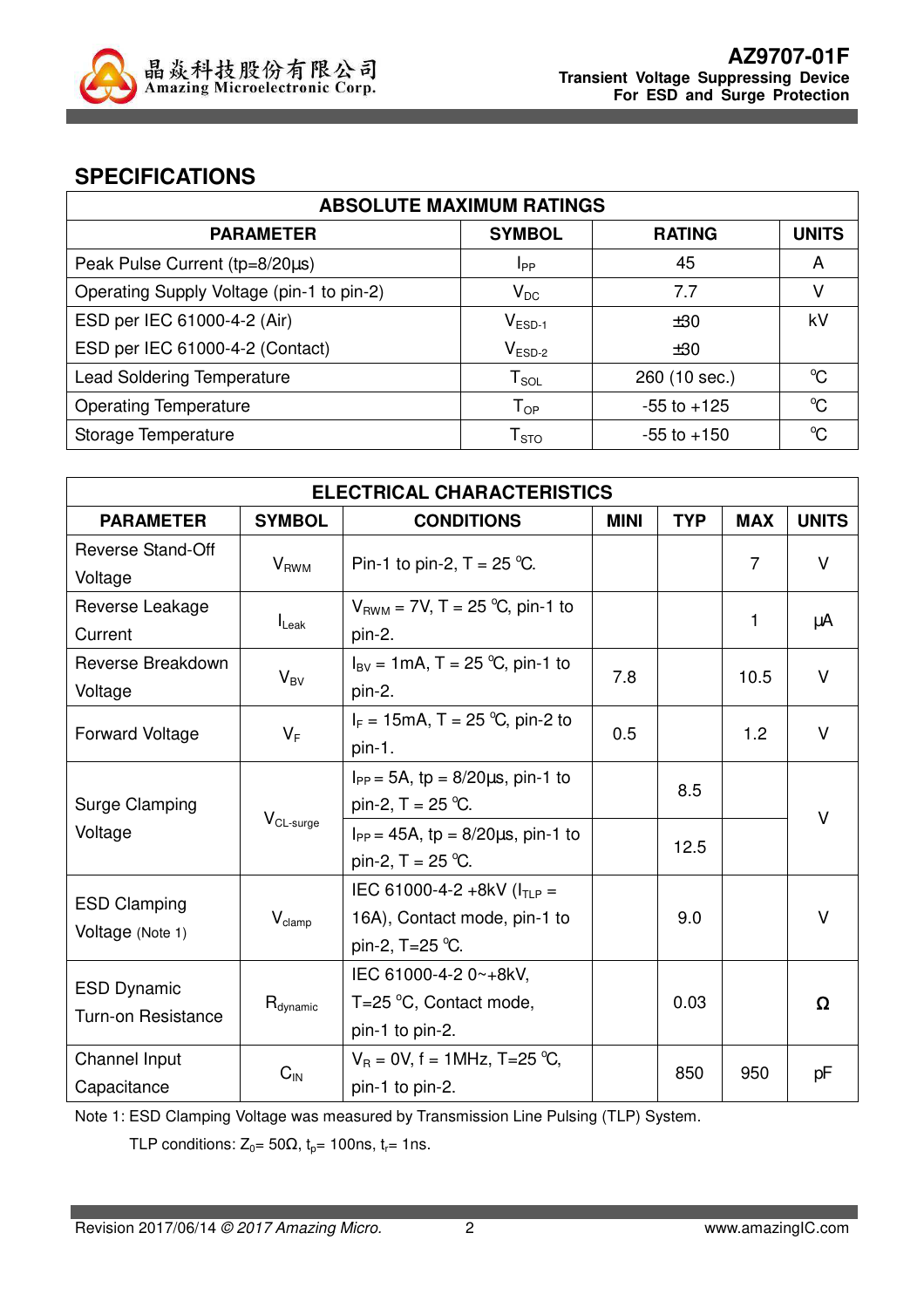

# **Typical Characteristics**







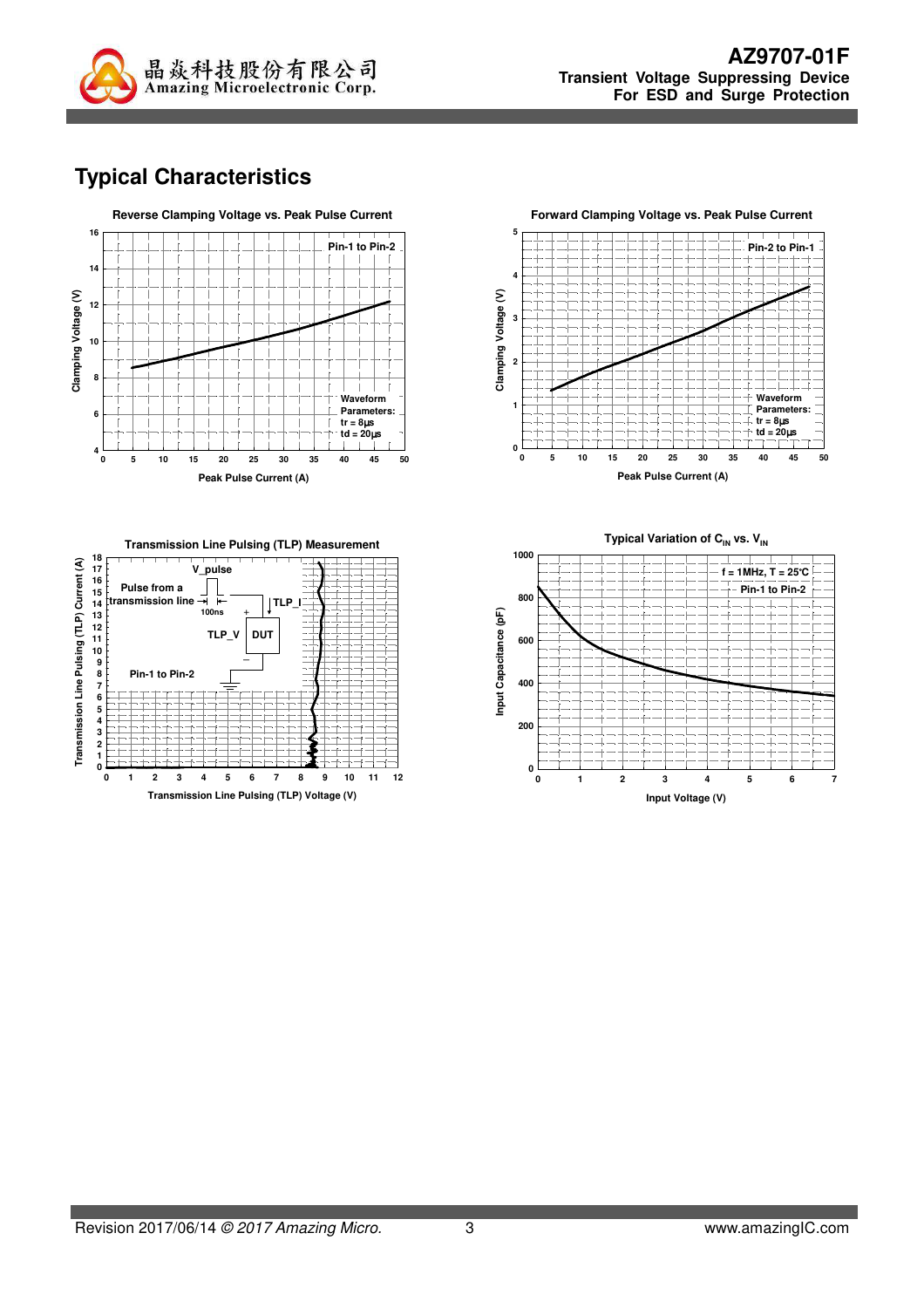

## **Applications Information**

The AZ9707-01F is designed to protect one line against system ESD/Lightning pulses by clamping it to an acceptable reference.

The usage of the AZ9707-01F is shown in Fig. 1. Protected lines, such as data lines, control lines, or power lines, are connected at pin 1. The pin 2 should be connected directly to a ground plane on the board. All path lengths connected to the pins of AZ9707-01F should be kept as short as possible to minimize parasitic inductance in the board traces.

In order to obtain enough suppression of ESD induced transient, good circuit board is critical. Thus, the following guidelines are recommended:

- Minimize the path length between the protected lines and the AZ9707-01F.
- Place the AZ9707-01F near the input terminals or connectors to restrict transient coupling.
- The ESD current return path to ground should be kept as short as possible.
- Use ground planes whenever possible.
- NEVER route critical signals near board edges and near the lines which the ESD transient easily injects to.

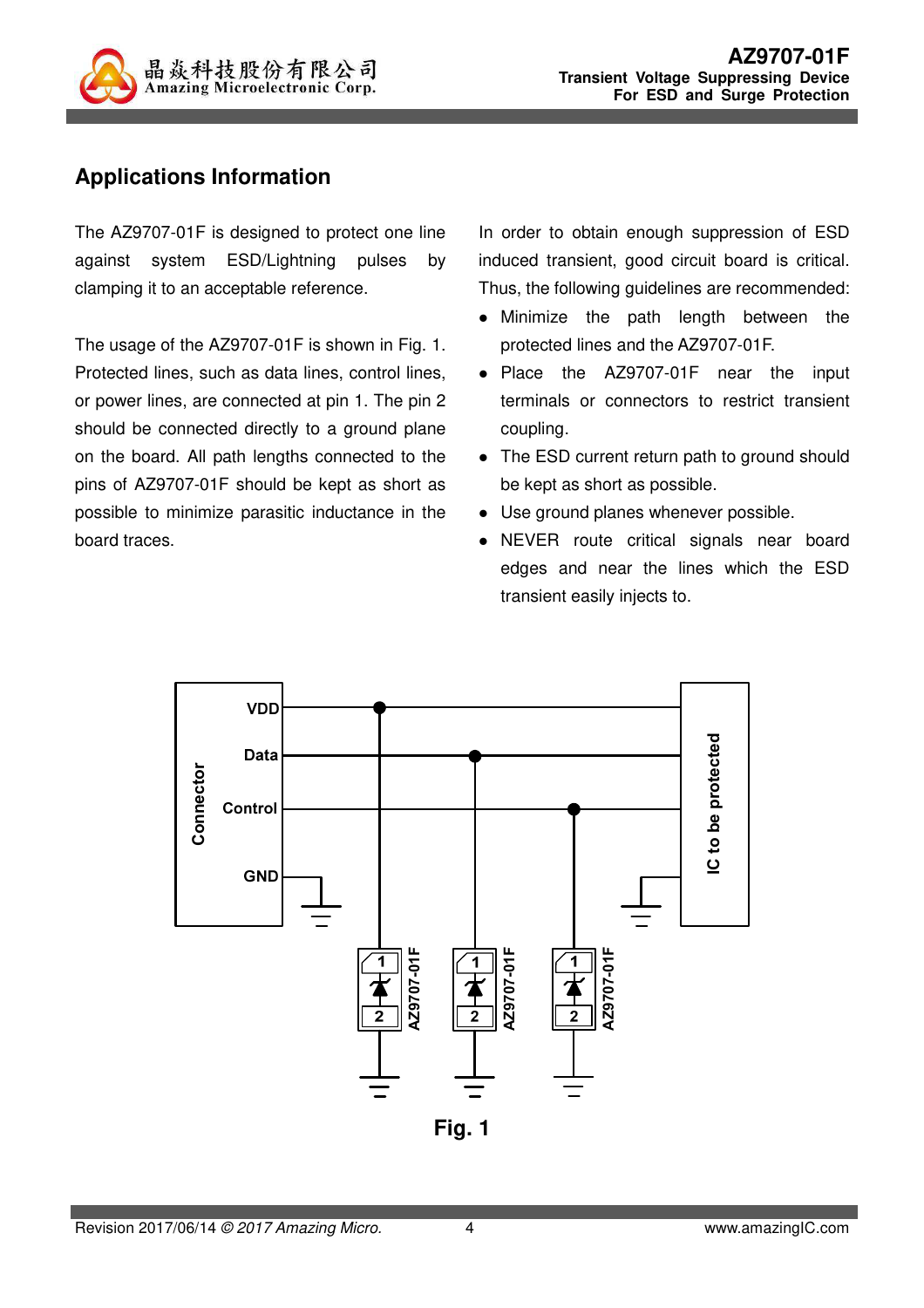

#### **Mechanical Details**











#### **PACKAGE DIMENSIONS**

| <b>SYMBOL</b>  | <b>Millimeter</b> |      |      |  |
|----------------|-------------------|------|------|--|
|                | Min.              | Typ. | Max. |  |
| D              | 0.95              | 1.00 | 1.05 |  |
| E.             | 1.55              | 1.60 | 1.65 |  |
| C              | 0.75              | 0.80 | 0.85 |  |
| A              | 0.45              | 0.50 | 0.55 |  |
| A <sub>1</sub> |                   | 0.02 | 0.05 |  |
| e1             | <b>1.10BSC</b>    |      |      |  |
| F              | 0.10              | 0.15 | 0.20 |  |
| Н              | 0.15              | 0.20 | 0.25 |  |
| L              | 0.35              | 0.40 | 0.45 |  |

# **LAND LAYOUT**



#### Notes:

This LAND LAYOUT is for reference purposes only. Please consult your manufacturing partners to ensure your company's PCB design guidelines are met.